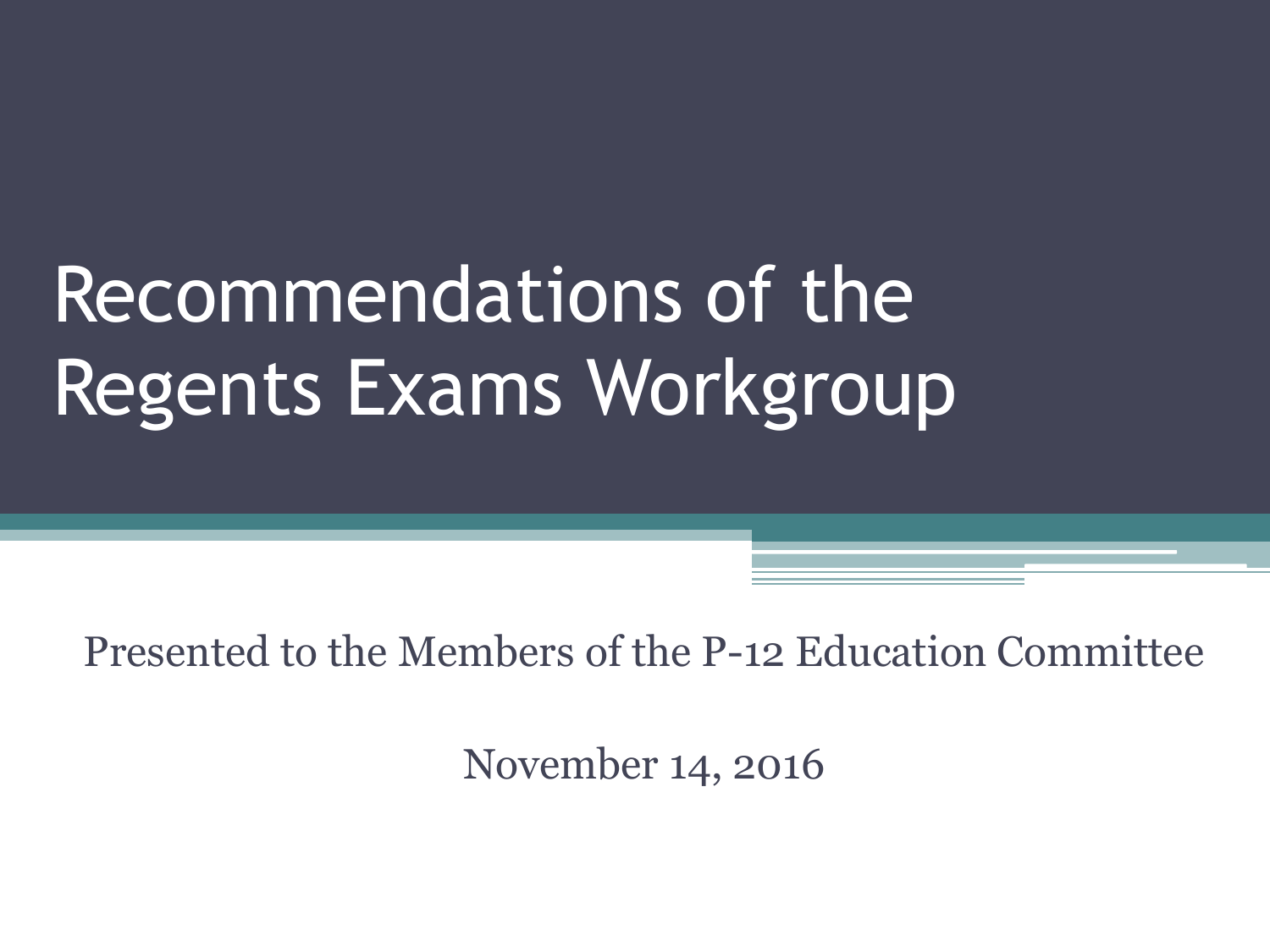## **Workgroup**

- Convened following a directive from the Board of Regents in September 2015
- Charged to advise on technical and policy aspects of the Regents Exams
- 15 members
	- Classrooms teachers, building administrators, districtlevel personnel and senior administrators from CUNY and SUNY
	- Representing NYSUT, NYSCOSS, SUNY, CUNY, SAANYS, AMTNYS, NYCDOE, SCDN, WNYRIC, and 4 school districts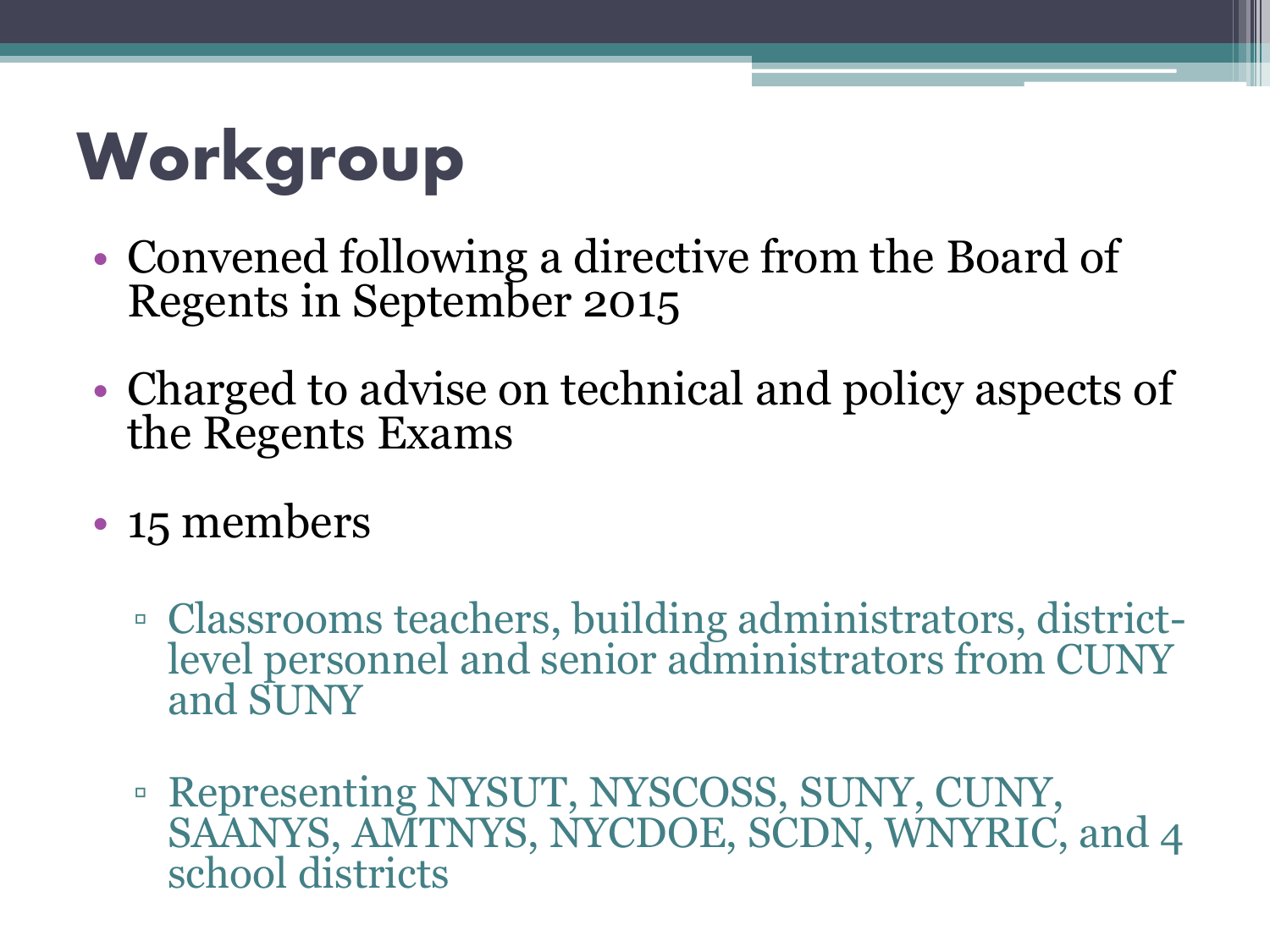## **Long Term Recommendations**

### Five areas of focus

- Graduation Requirements
- College Readiness
- Reporting of Regents Exams Scores
- Appeals for Regents Exams Results
- Multiple Curriculum Pathways In Mathematics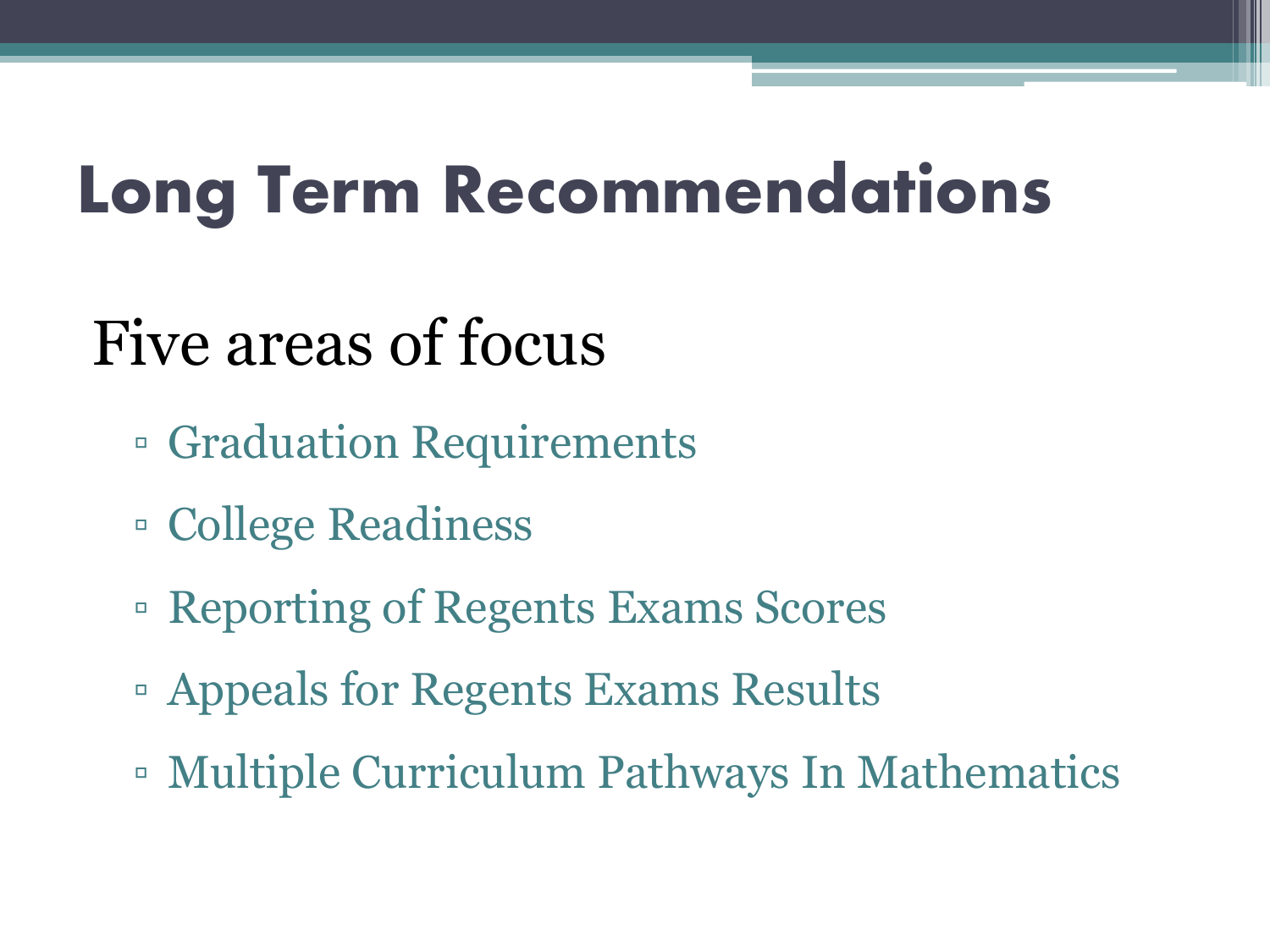# **Graduation Requirements**

- One diploma to minimize complexity for schools, students, parents, teachers colleges, other post-secondary institutions, employers and the military
- Evidence seems to indicate that much of the information that complex sets of graduation requirements were intended to convey is not being used by those outside K-12
- Endorsements to a single diploma should be available to differentiate areas of strength and levels of proficiency
- Expand use of Regents Exam alternatives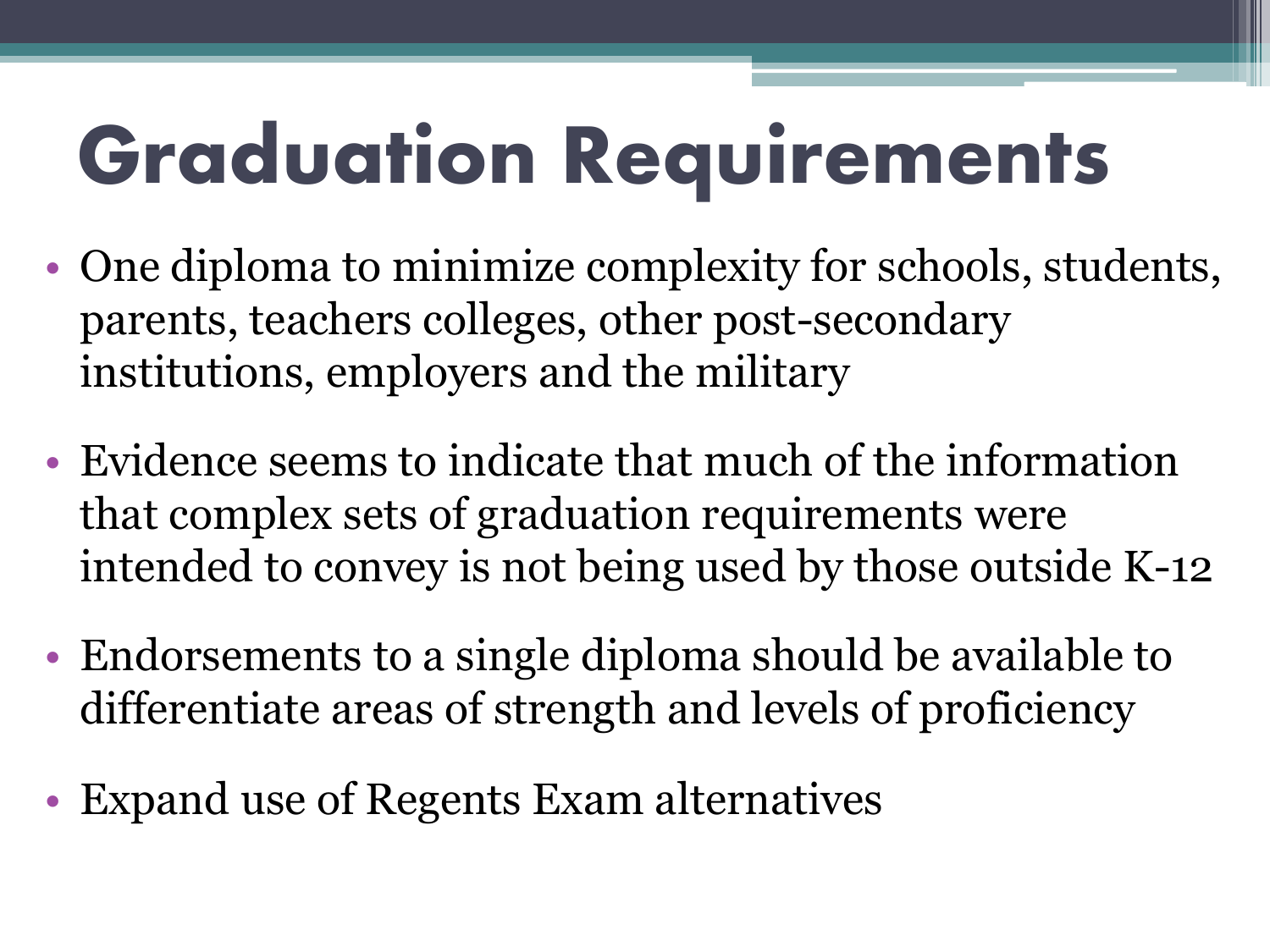## **Timeline on Class of 2022 Discussions**

### • **July 2013**

- Adoption of Section 8.3 as a permanent rule
	- clarifies that 65 is passing score for Regents Exams and that it is not a percentage score
	- Board may approve a different minimum passing score

#### • November 2013

▫ Board discusses staff recommendations for the new Regents Exams, to be first administered in June 2014, including the recommendation for five performance levels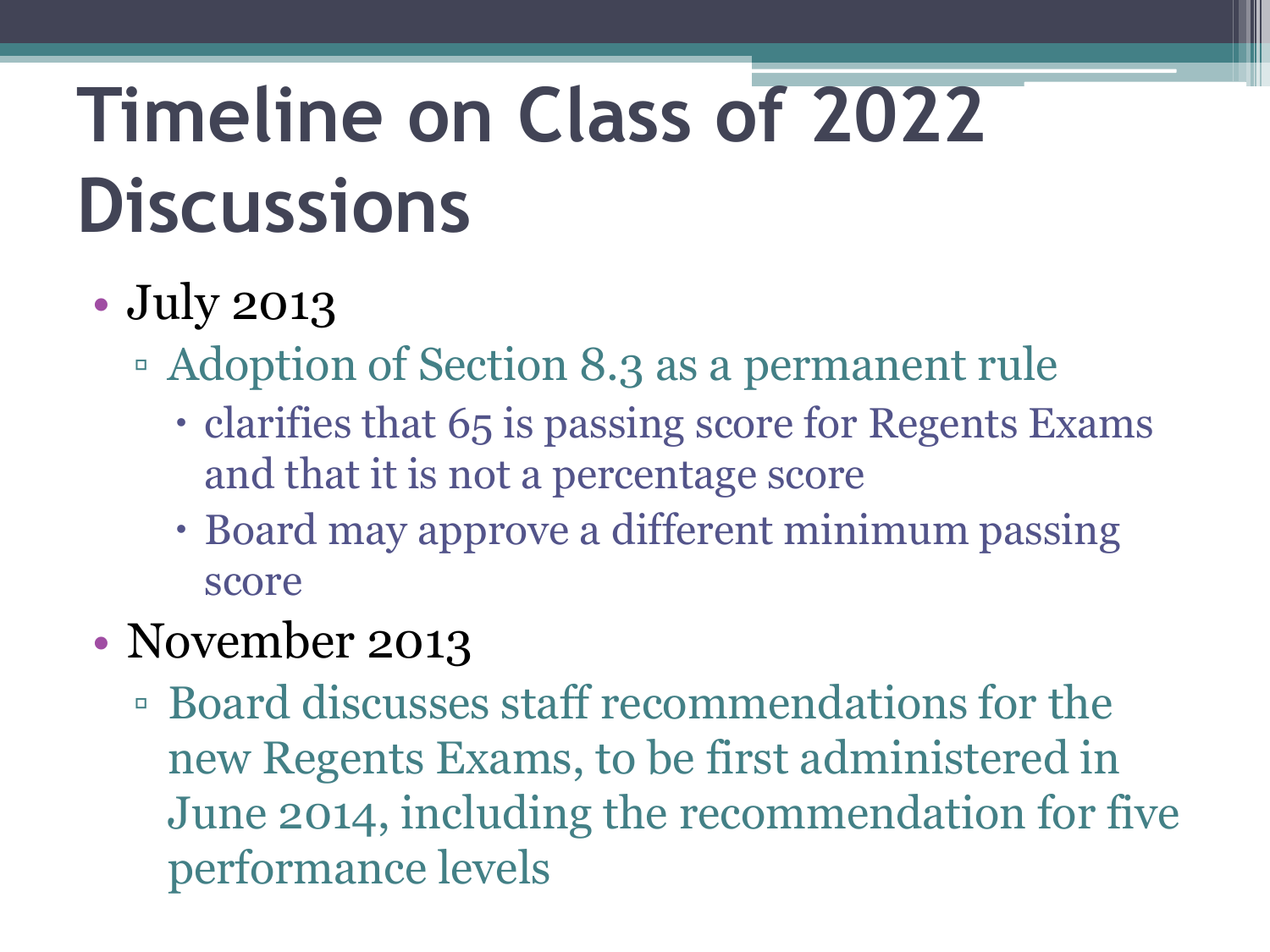## **Timeline on Class of 2022 Discussions**

#### • February 2014

▫ Board of Regents provides staff with guidance to delay the planned seven-year phase-in of the new standards

#### • June 2014

▫ Board of Regents approves cut scores for new Regents Exams in Algebra I and English Language Arts, which included a partial proficiency cut score and an aspirational proficiency cut score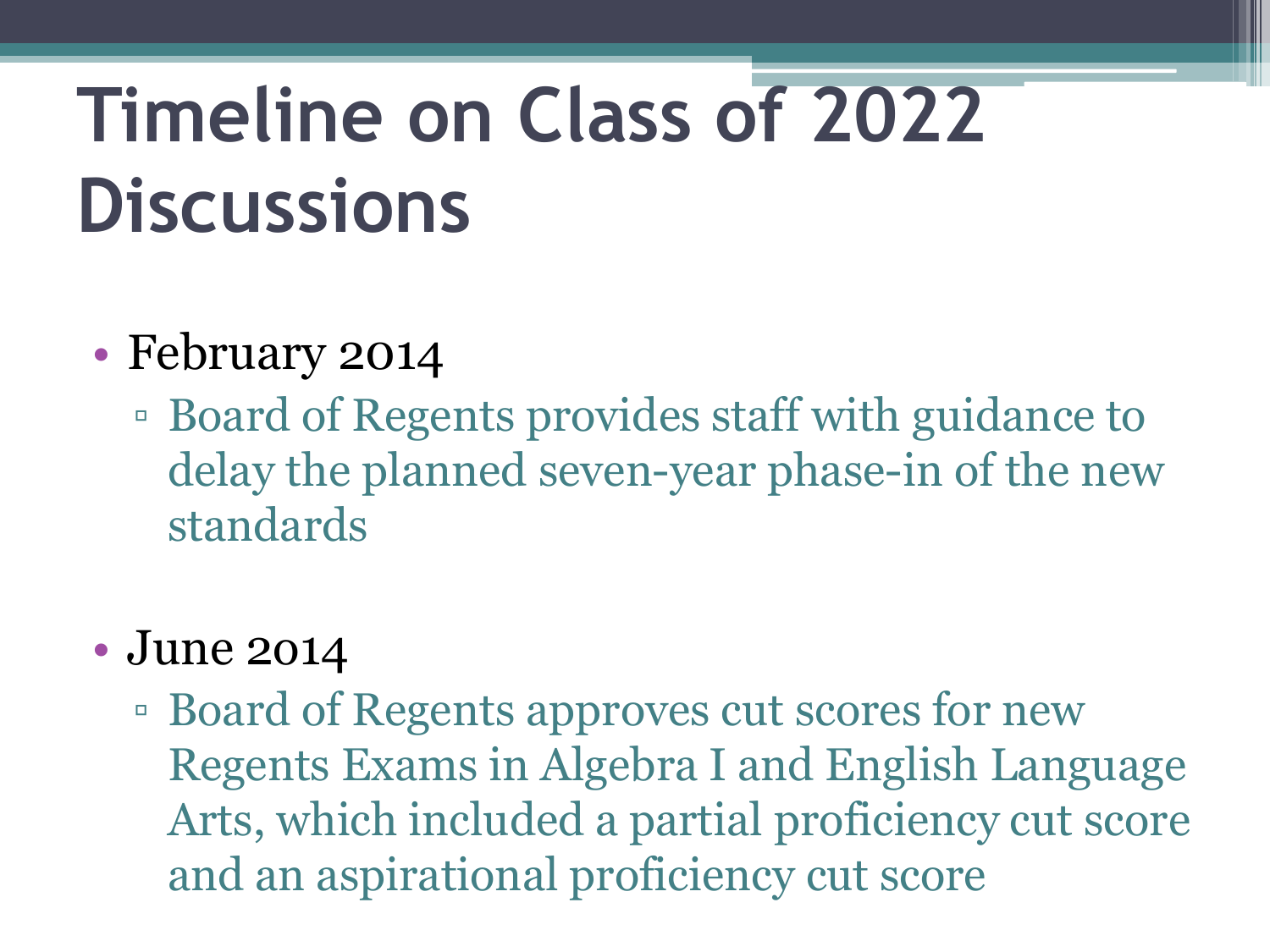## **Timeline on Class of 2022 Discussions**

#### • November 2014

▫ Board of Regents adopts regulatory amendments to implement five performance levels for accountability (§100.18)

#### • September 2015

▫ Update on new Regents Exams provided to the board and new Regents Exams Workgroup formed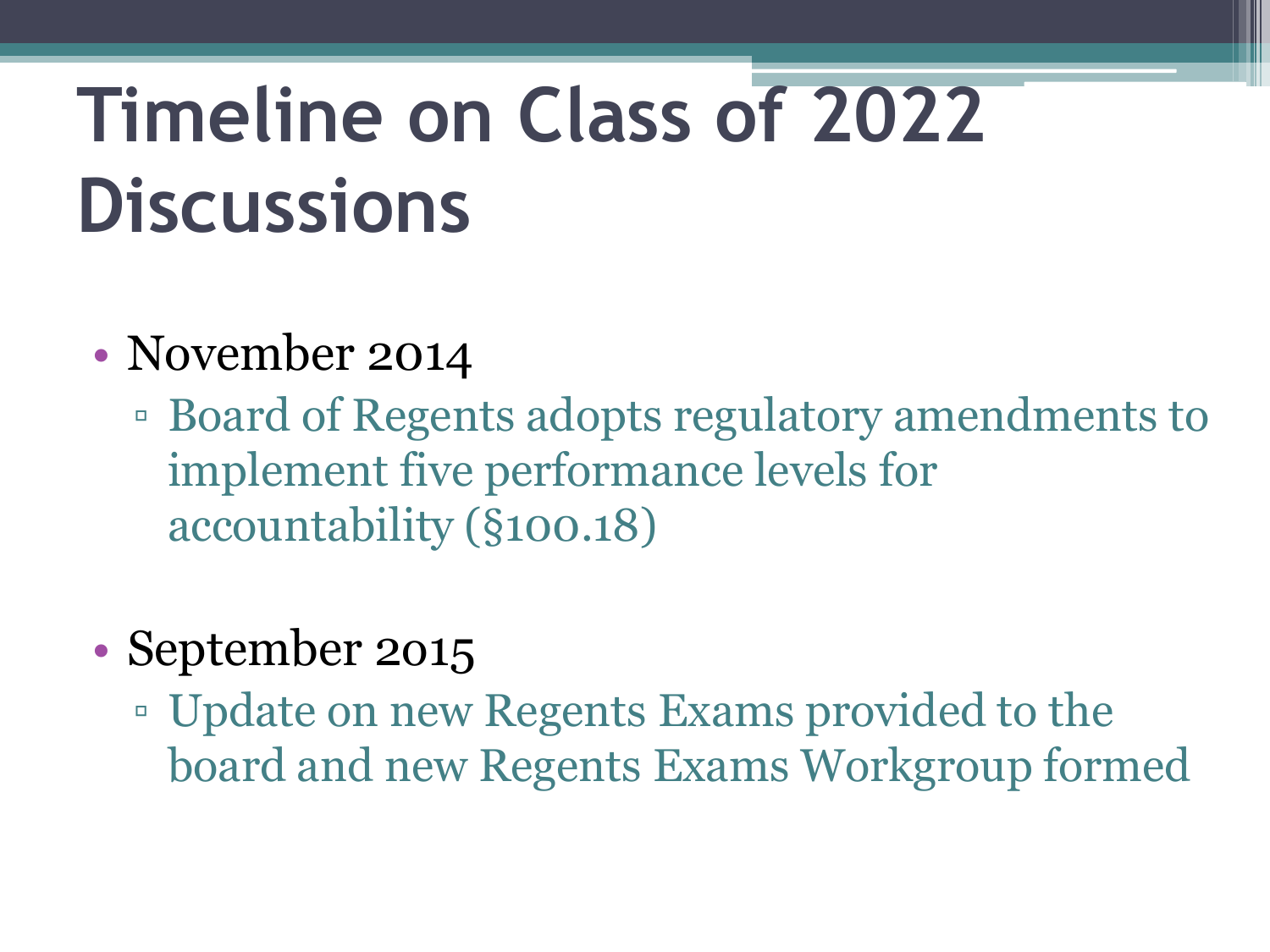# **College Readiness**

- The best indicator of "college readiness" is the rigor of a student's high school curriculum
- Multiple measures rather than a single test score more accurately predict success in college
- Defining college readiness on the basis of specific grades is often detrimental to efforts to enroll students in more four year rigorous courses of study
- No diploma should be equated with a universal definition of "college readiness"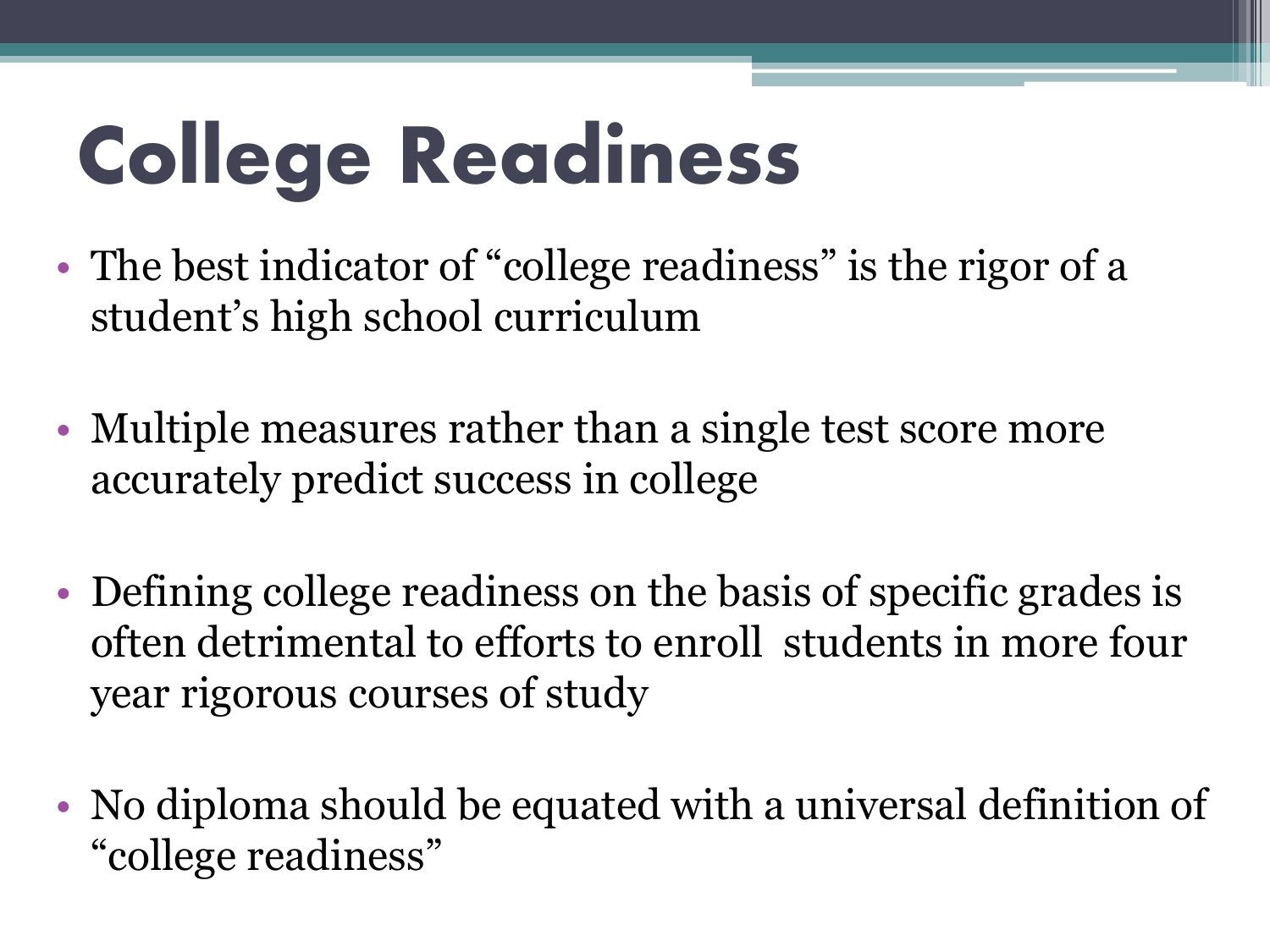# **College Readiness**

- Data based on clear definitions of demonstrated skills and knowledge must be provided for use in admissions, placement, employment, etc.
- Diplomas should be given to students who have demonstrated a sufficient level of skill and knowledge to graduate from high school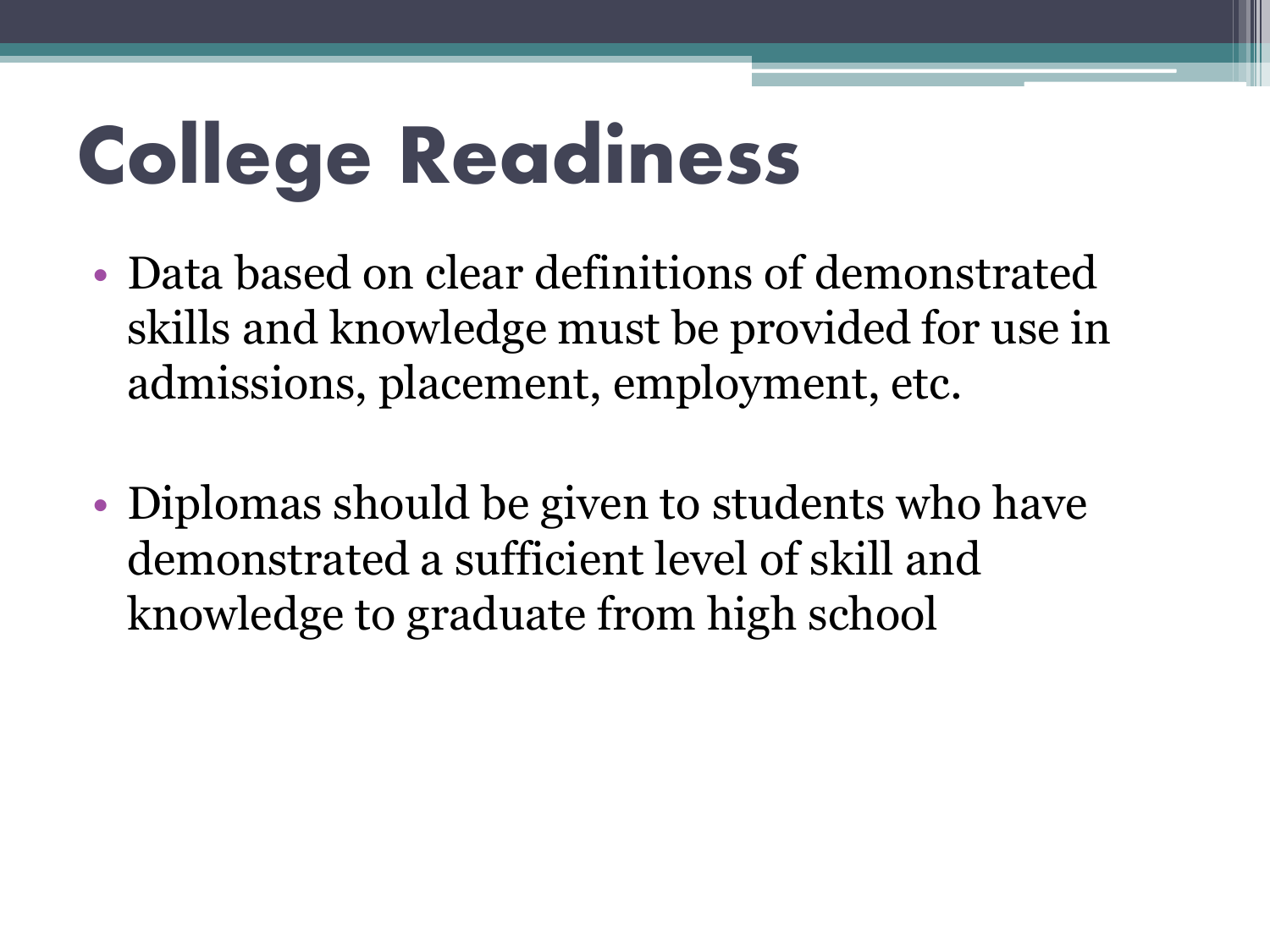### **Reporting of Regents Exams Scores**

### 1-5 scale

level 3 as "passing", level 4 as "mastery" level 5 as "distinction"

- Report cards and transcripts should include both the 1-5 level and the specific scale score (not 0-100) to assist with college placement
- In line with Every Student Succeeds Act (ESSA), 1-5 cut points should be defined clearly and explicitly in terms of demonstrated skills and knowledge. These should be simple, clear rubrics, preferably on a single page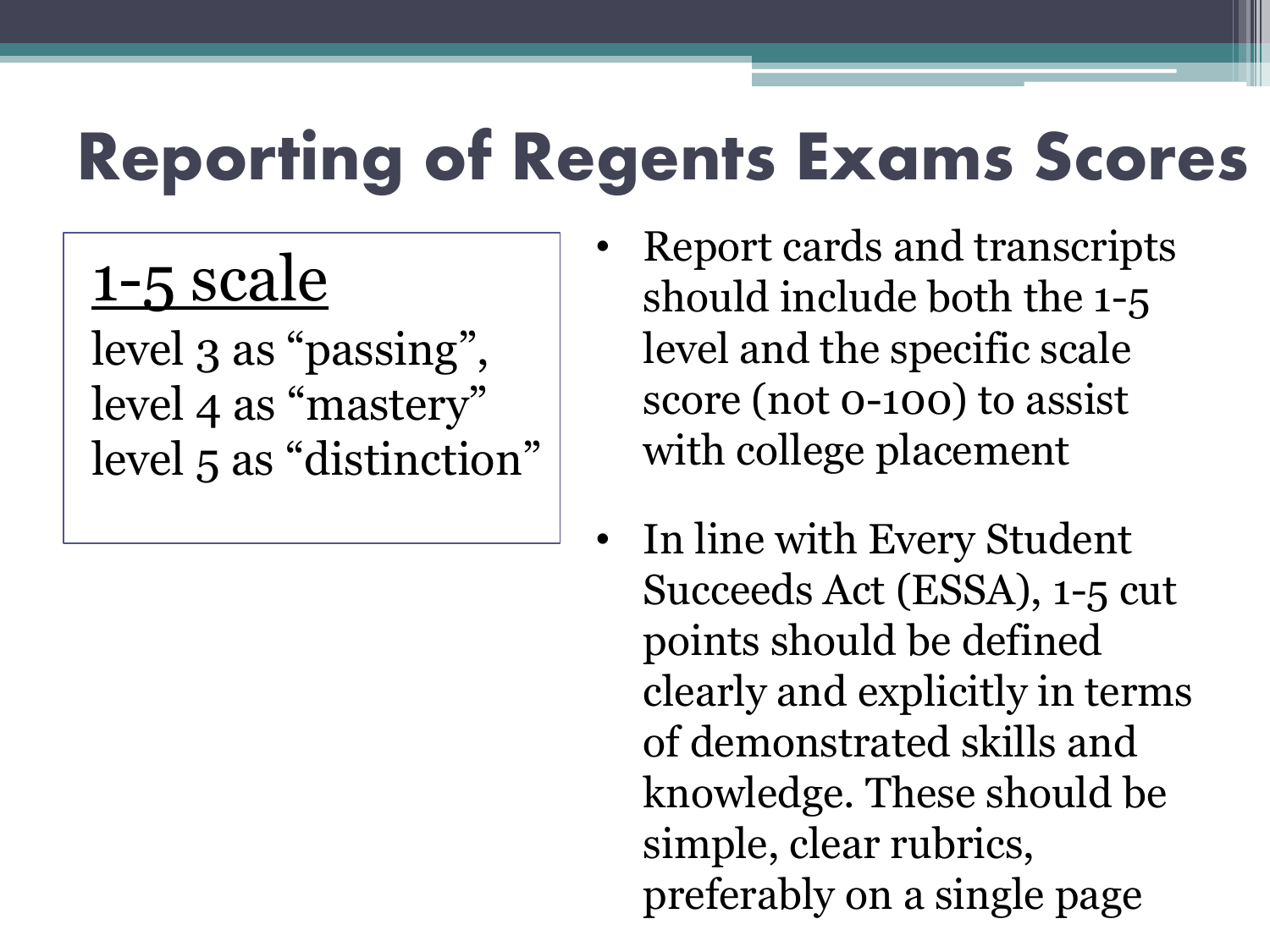### **Appeals for Regents Exams Results**

- Appeals are important for students who struggle to meet the level 3 benchmark on the Regents Exam but who have otherwise demonstrated proficiency in their coursework to earn a diploma
- Students must score at least level 2 to appeal
- Appeals should be heard and determined locally using guidelines established by the Department which are in line with ESSA requirements
- The Department should consider the timing of appeals in order to encourage students whose appeals are approved to move onto higher level coursework